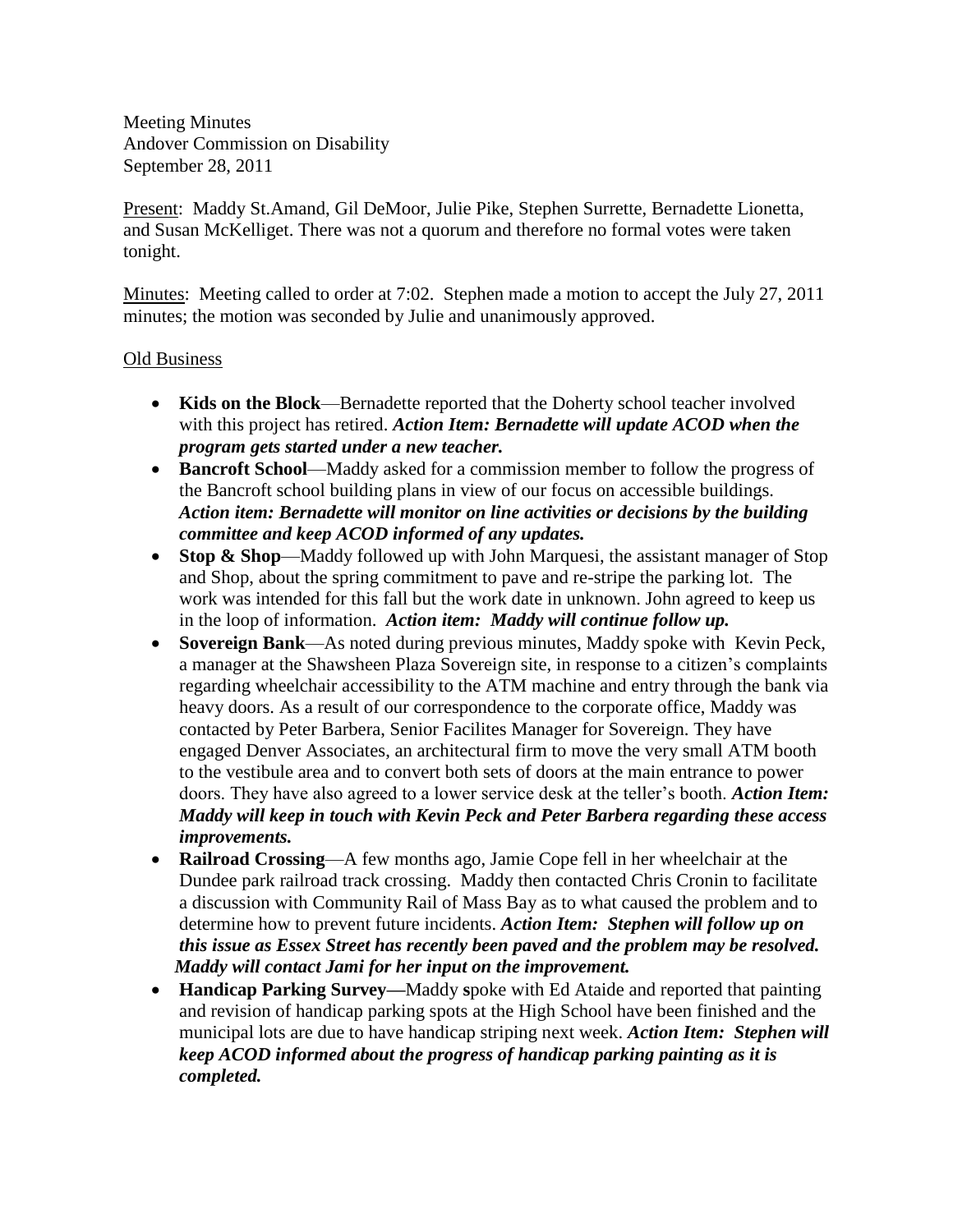### New Business

- **SPED headphone funding**—Referring back to a consideration from the last fiscal year, Maddy asked for and received the commissions' verbal approval (no vote taken) to consider budgeting \$1100. or so for noise deafening earphones to be used by students in the school's Special Ed program in the event of fire alarms and the like.
- **Playgrounds**—Maddy circulated photos of the South School playground where Ed Ataide completed a handicap playground area with state of the art equipment. The Ballardvale playground has been shut down due to water, insect, equipment issues and ACOD anticipates being involved in the playground equipment design when it reopens at some point in the future. We have supported this renovation for several years.
- **Rite Aid—**A citizen contacted Maddy as she had difficulty opening the doors while in her wheelchair. Maddy explained that power operated doors are not mandated under the ADA law, but since it is fairly inexpensive to install these doors, she would contact the Rite Aid corporate offices and bring the matter to their attention. *Action Item: Maddy will write a letter regarding the desirability of installing power doors at this location.*
- **Harding Street--**The same citizen also told Maddy that she cannot cross Main street from the corner of Stevens street due to a steep dip at the curb in front of Paradise Flowers at the corner of Harding and Main streets. This area was reviewed at the time of the Main Street Project and cannot be changed due to lack of space which is a mix of public and private land. After a site visit and research, a letter is always sent to the resident who brought this to the commission's attention.
- **Post Office at Old Town Hall—Ed Ataide** received a report from the United States Postal service describing changes it wants the Town to pay for within the Old Town Hall Post Office, which it leases.(for \$1./year). The changes, which include removal of the granite front stairs for easier access, cutting the mahogany counter to eye level , and additional handrails and kick plates at the handicap entrance which are not required by ADA regulations, but are rather changes favored by the U.S. Postal Service's architect/engineer. Maddy and Justin Jr. made a site visit with Ed Ataide, reviewing the citations. As representatives of the commission, we confirmed that the Town is in full compliance with the ADA law and ACOD recommendations, notably because it is an historical building and there is no renovation over \$100,000. in progress. Ed will be responding to the report and we will assist in any further corroborations.
- **Post Office at Stevens Street Citizen complaints regarding heavy doors made** several years ago as well as this year was brought up by Maddy. The doors require power paddles so that people using wheelchairs and walkers can open the doors. *Action Item: Maddy is preparing a letter to the post-master citing access problems with this door dating back to 2008.*
- **Curb Cut Sub-Committee—**Maddy pulled old curb cut files dating back to 2006 with relevant information including reports, maps, and plans for use by Julie and Stephen to review and list as they continue with their curb cut efforts. *Action Item: Julie and Stephen will prepare a report for Chris Cronin citing our recommendations for this year.*